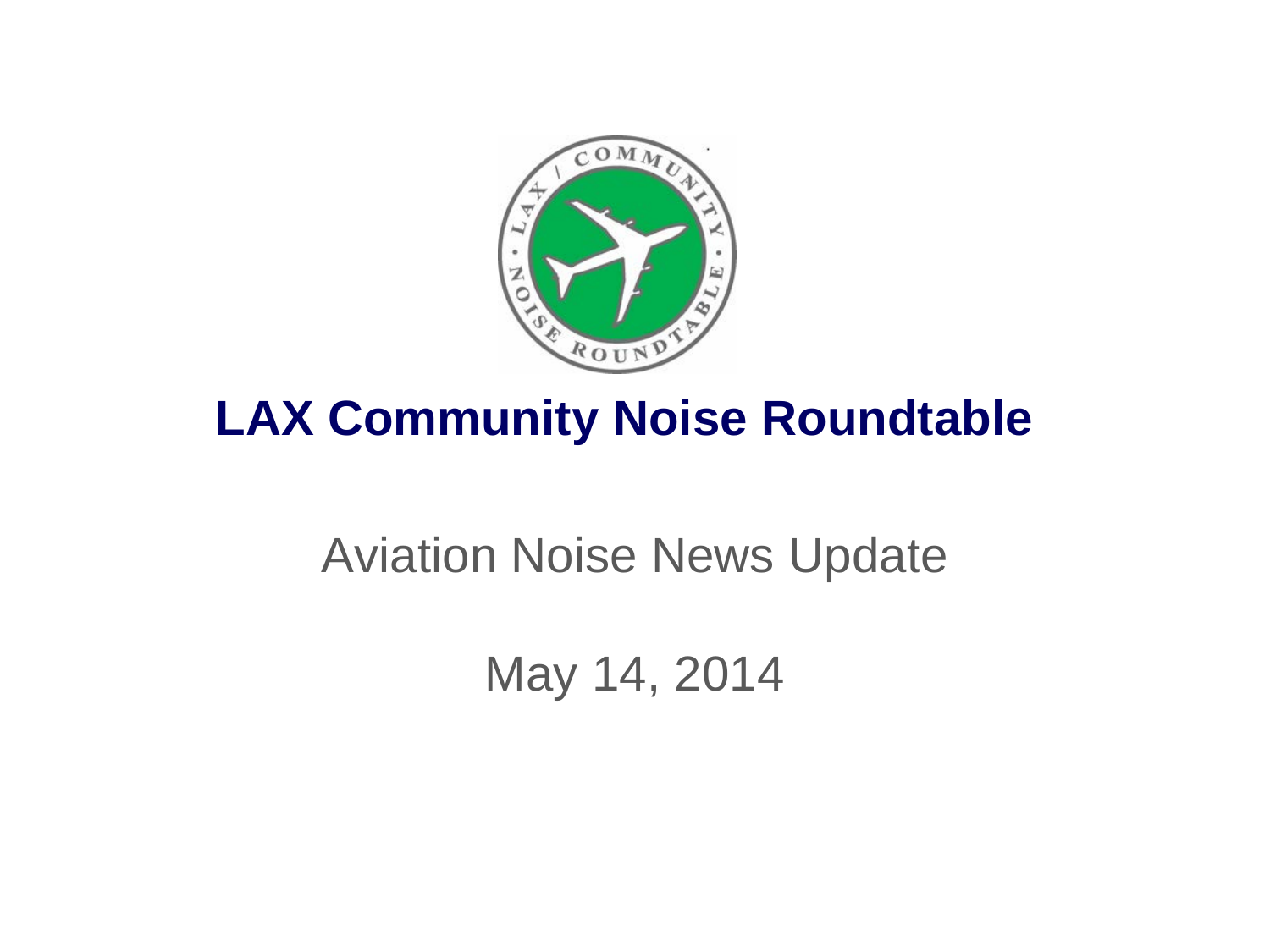

- **FAA plans to spend just over \$1 billion on NextGen in Fiscal Year 2015, which represents more than a \$100 million increase over Fiscal Year 2014**
	- **Congress had proposed a 7 percent cut in NextGen funding to \$836 million in 2015, but FAA made up the difference with other funds**
	- **FAA said, "The budget proposal funds Next Gen at \$836 million, with an additional \$186 million from the Opportunity, Growth and Security Initiative."**
- **FAA also announced the completion of the nationwide installation of the Automatic Dependent Surveillance-Broadcast (ADS-B) radio network, a critical NextGen component**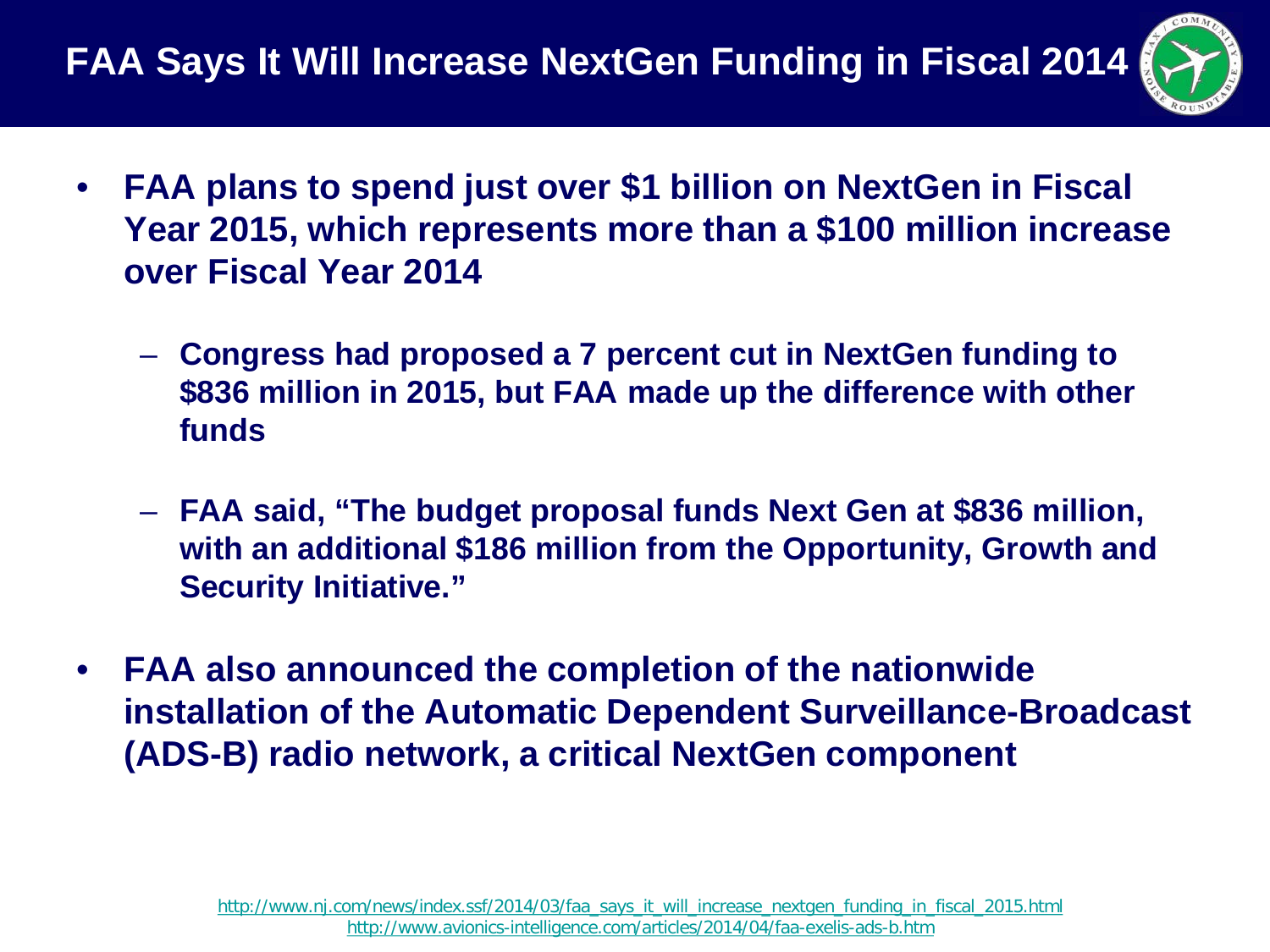

- **Delta Airlines announced plans for four new routes at LAX:**
	- **Two domestic routes: Austin and Boise**
	- **Two international routes: San Salvador and Monterrey**
- **In announcing the routes Delta stated, "Los Angeles is a key market for Delta as we continue growing our presence on the U.S. West Coast."**
- **American Airlines announced that it is considering LAX as its gateway to Asia**
- **United Airlines announced that its LAX to Melbourne flight will be the longest 787 route in the world**
	- **The six-day per week flight, scheduled to begin in October, will travel 7,927 miles**

<http://www.usatoday.com/story/todayinthesky/2014/03/18/delta-continues-lax-growth-plans-more-new-routes/6558871/> <http://www.insidesocal.com/aviation/2014/04/11/american-is-evaluating-lax-as-possible-asian-hub-the-airlines-president-said/> http://www.forbes.com/sites/tedreed/2014/04/07/united-plans-worlds-longest-boeing-787-non-stop-routes/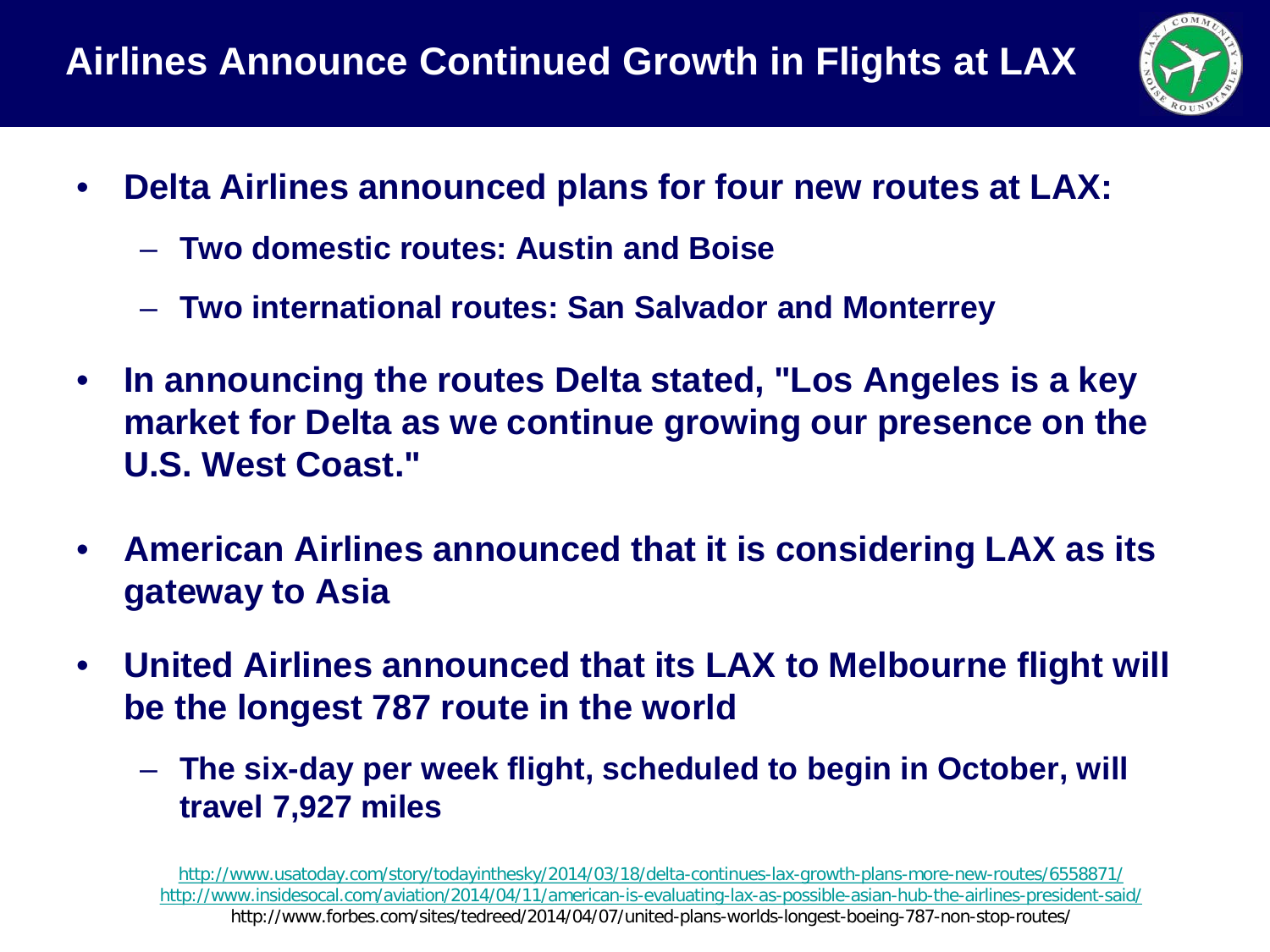

- **Erick Lindbergh, great grandson of Charles and Ann Morrow Lindbergh, has a vision for a world made quieter by electricpowered aircraft**
- **He formed Powering Imagination whose goal is to have commercial flights by electric-powered aircraft in 10 years**
- **Later this year he will conduct electric powered-aircraft flights over the Grand Canyon where 80,000 sightseeing flights disturb the natural quiet each year**
- **His goal is to achieve a better balance between technology and the environment**

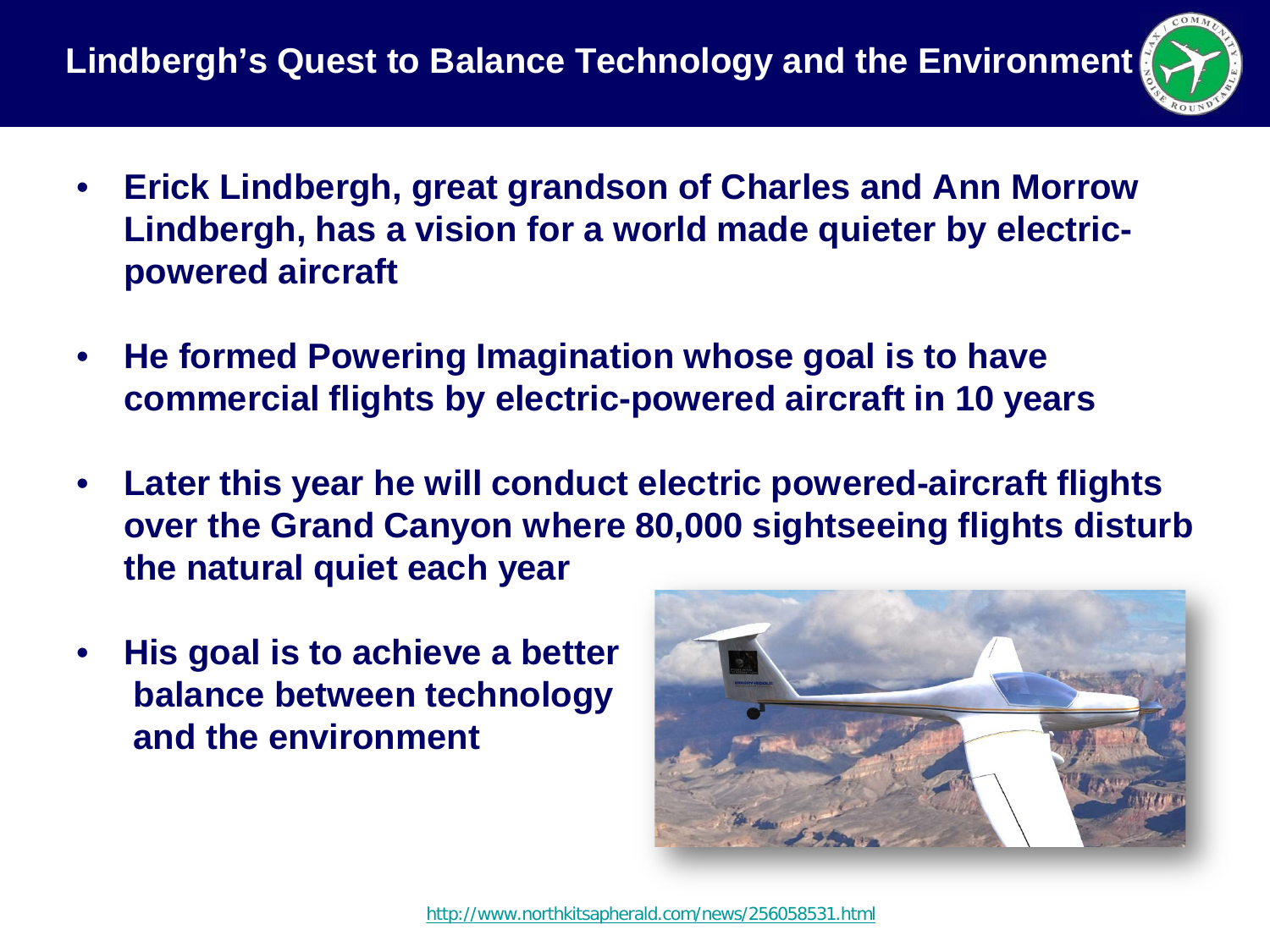

- **Torrance helicopter pilot Hitomi Jinda hired an attorney to assist with the appeal of a violation of Torrance's noise ordinance**
- **Jinda has operated a flight school at Torrance's Zamperini Field since 2003**
- **Jinda's attorney argued, "A city cannot regulate an aircraft in flight that is compliant with federal law and regulations, even for noise-abatement purposes."**
- **The City Council voted in favor of upholding the noise violation against the helicopter, but not Jinda as the City could not prove she was at the controls for all of her alleged noise violations**

<http://www.dailybreeze.com/general-news/20140413/helicopter-pilot-challenges-torrance-municipal-noise-regulations> [http://www.dailybreeze.com/government-and-politics/20140416/noisy-helicopter-but-not-pilot-at-controls-violated-torrance-noise](http://www.dailybreeze.com/government-and-politics/20140416/noisy-helicopter-but-not-pilot-at-controls-violated-torrance-noise-limits.U09LGDEuT3M.email)[limits#.U09LGDEuT3M.email](http://www.dailybreeze.com/government-and-politics/20140416/noisy-helicopter-but-not-pilot-at-controls-violated-torrance-noise-limits.U09LGDEuT3M.email)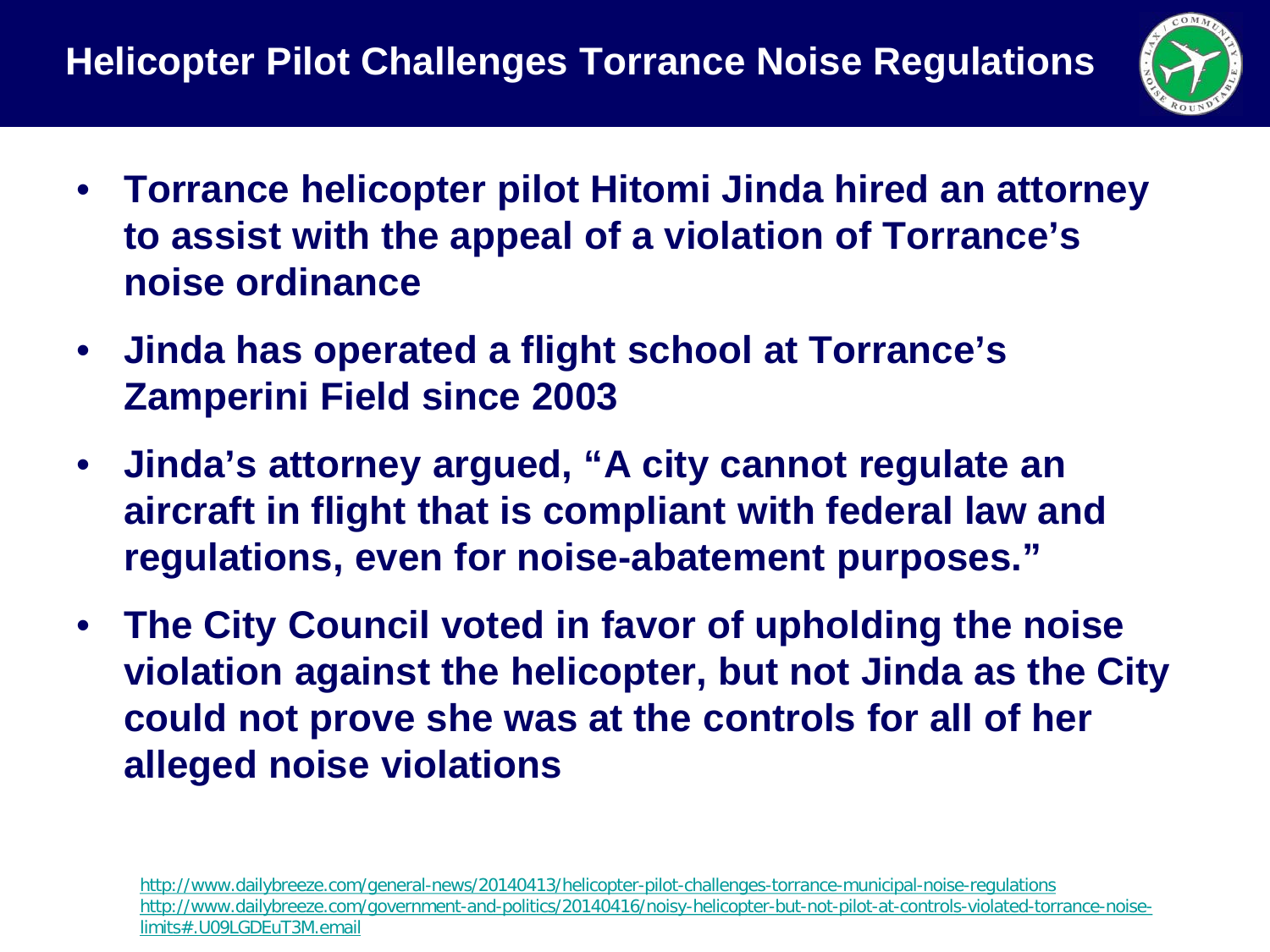

- **Airport Cooperative Research Program (ACRP) Project 02-44 - Helicopter Noise Modeling Guidance**
	- **"The objective of this research is to review, evaluate, and document current helicopter noise models and identify potential improvements to INM/AEDT to better capture the unique complexity of helicopter operations."**
- **Status:**
	- **Wyle Labs was selected May 2013**
	- **Completion date is September 2014**
	- **Research is underway**
	- **A literature review was submitted for panel review in April 2014**